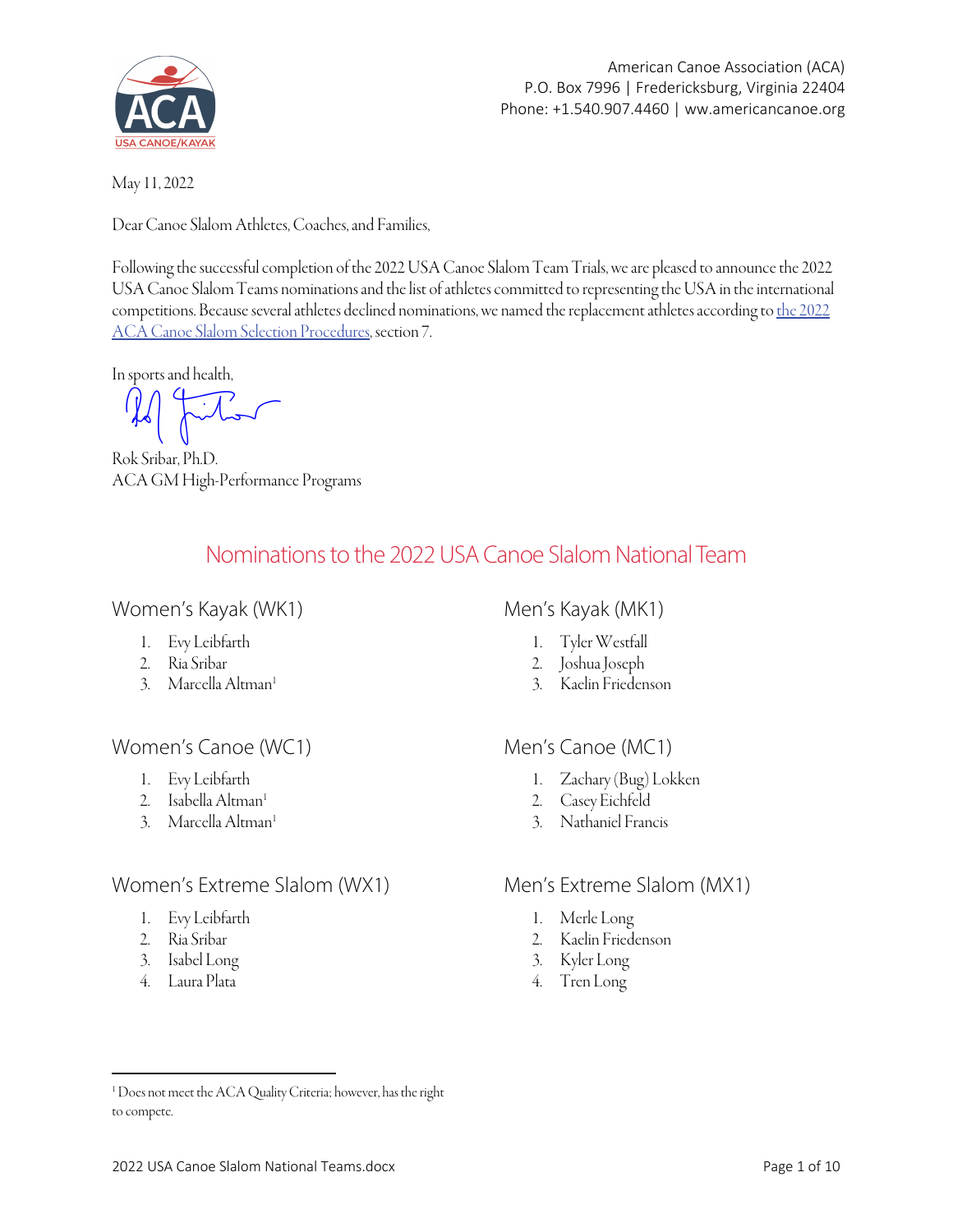## Nominations to the 2022 USA U23 Canoe Slalom National Team

## U23 Women's Kayak (WK1)

- 1. Ria Sribar
- 2. Laura Plata<sup>1</sup>
- 3. Jacqueline Kimmel<sup>1</sup>

## U23 Women's Canoe (WC1)

1.  $N/A^2$ 

## U23 Women's Extreme Slalom (WX1)

- 1. Ria Sribar
- 2. Isabel Long
- 3.  $N/A^2$

## U23 Men's Kayak (MK1)

- 1. Joshua Joseph
- 2. Kaelin Friedenson
- 3. Wesley Bolyard

## U23 Men's Canoe (MC1)

- 1. Nathaniel Francis
- 2. Alden Henrie<sup>1</sup>
- 3.  $N/A^2$

### U23 Men's Extreme Slalom (MX1)

- 1. Kaelin Friedenson
- 2. Kenneth Hank
- 3.  $N/A^2$

## Nominations to the 2022 USA JUNIOR CANOE SLALOM TEAM

### JR Women's Kayak (WK1)

- 1. Evy Leibfarth
- 2. Marcella Altman<sup>1</sup>
- 3. Isabella Altman<sup>1</sup>

## JR Women's Canoe (WC1)

- 1. Evy Leibfarth
- 2. Marcella Altman $^1$
- 3. Isabella Altman<sup>1</sup>

## JR Women's Extreme Slalom (WX1)

- 1. Evy Leibfarth
- 2. Marcella Altman
- 3. Laura Plata
- 4. Jacqueline Kimmel

### JR Men's Kayak (MK1)

- 1. Merle Long<sup>1</sup>
- 2. John Coleman Christie Williams<sup>1</sup>
- 3. Davis Jung1

### JR Men's Canoe (MC1)

- 1. Luca Bohn<sup>1</sup>
- 2.  $N/A^2$

### JR Men's Extreme Slalom (MX1)

- 1. Sam Sharp
- 2. John Coleman Christie Williams
- 3. Merle Long
- 4. Kyler Long

<sup>&</sup>lt;sup>2</sup> No eligible athlete.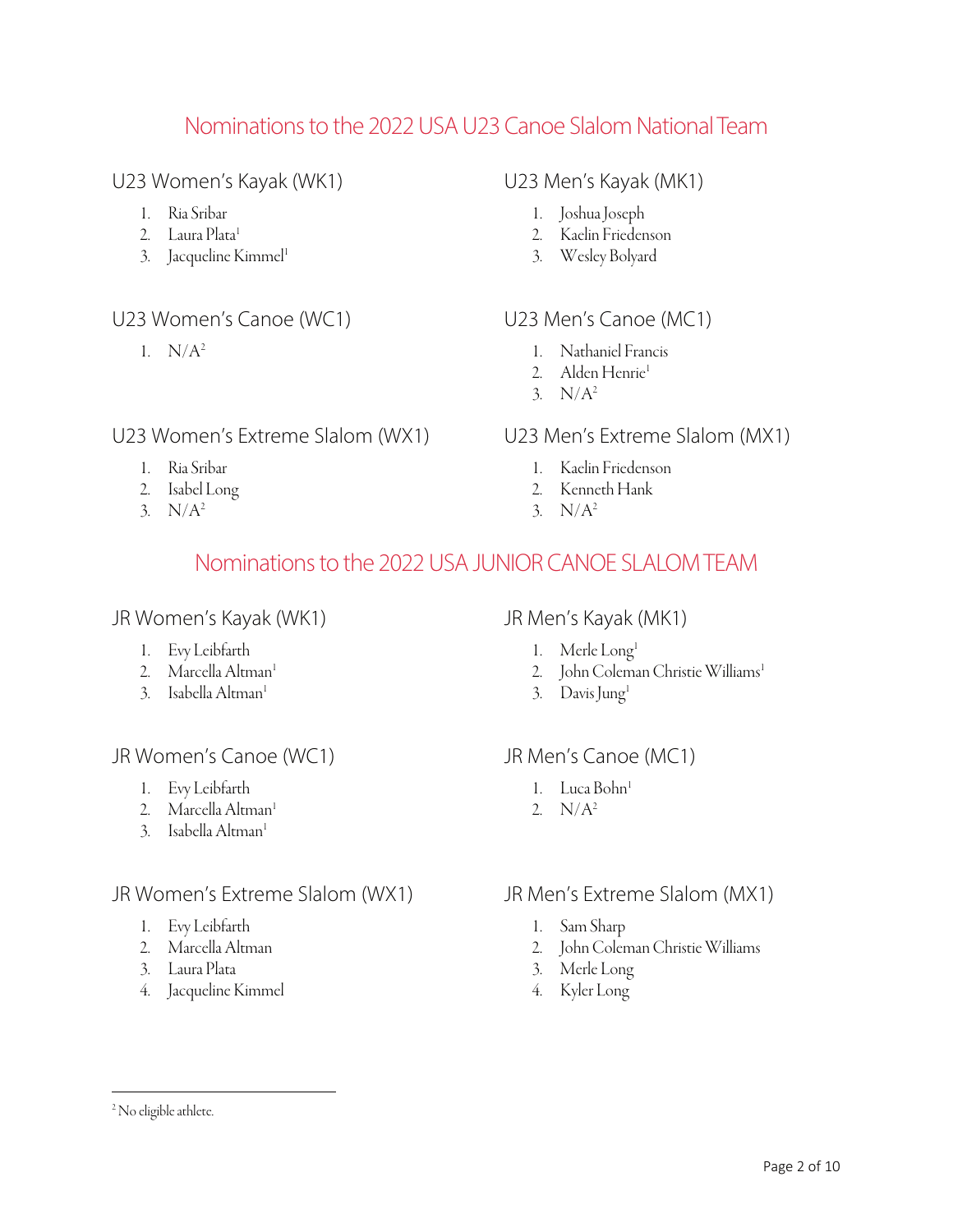| Athlete Name            | $WC-1$<br>Prague<br>Jun 10-12 | $WC-2$<br>Krakow<br>Jun 17-19 | $WC-3$<br>Tacen<br>Jun 24-26 | $WC-4$<br>Pau<br>Aug 26-28 | $WC-5$<br>Seu<br>Sep 2-4 |
|-------------------------|-------------------------------|-------------------------------|------------------------------|----------------------------|--------------------------|
| Evy Leibfarth           | WK1, WC1,<br>WX1              | WK1, WC1,<br>WX1              | WK1, WC1,<br>WX1             | WK1, WC1,<br>WX1           | WK1, WC1,<br>WX1         |
| Ria Sribar              | WK1 & WX1                     | WK1 & WX1                     | WK1 & WX1                    | WK1 & WX1                  | WK1 & WX1                |
| Marcella Altman         | WK1 & WC1                     | $\sqrt{2}$                    | $\overline{ }$               | $\sqrt{2}$                 | 7                        |
| Isabella Altman         | WC1                           |                               |                              | WC1                        | WC1                      |
| Tyler Westfall          | <b>MK1</b>                    | MK1                           | <b>MK1</b>                   | MK1                        | <b>MK1</b>               |
| Joshua Joseph           | MK1                           | MK1                           | MK1                          | $\sqrt{2}$                 | 7                        |
| Kaelin Friedenson       | $\sqrt{2}$                    |                               | $\sqrt{2}$                   | MK1 & MX1                  | MK1 & MX1                |
| Jordan Sherman          | MK1                           | MK1                           | MK1                          | MK1                        | MK1                      |
| Zachary Lokken          | MCI & MX1                     | MCI & MXI                     | MCI & MXI                    | MC1 & MX1                  | MC1 & MX1                |
| Nathaniel Francis       | <b>MC1</b>                    | MC1                           | $\overline{1}$               | <b>MC1</b>                 | MC <sub>1</sub>          |
| Devin McEwan            | <b>MC1</b>                    | MC1                           | MC1                          | MC <sub>1</sub>            | MC1                      |
| Tad Dennis <sup>3</sup> |                               |                               | $\sqrt{2}$                   | <b>MX1</b>                 | MX1                      |
| Kenny Hank              | MX1                           | MX1                           | MX1                          | $\sqrt{2}$                 | $\sqrt{2}$               |

# Athletes Committed to the ICF World Cup Series

<sup>3</sup> Must confirm the intent to compete in the WCS by May 15, 2022.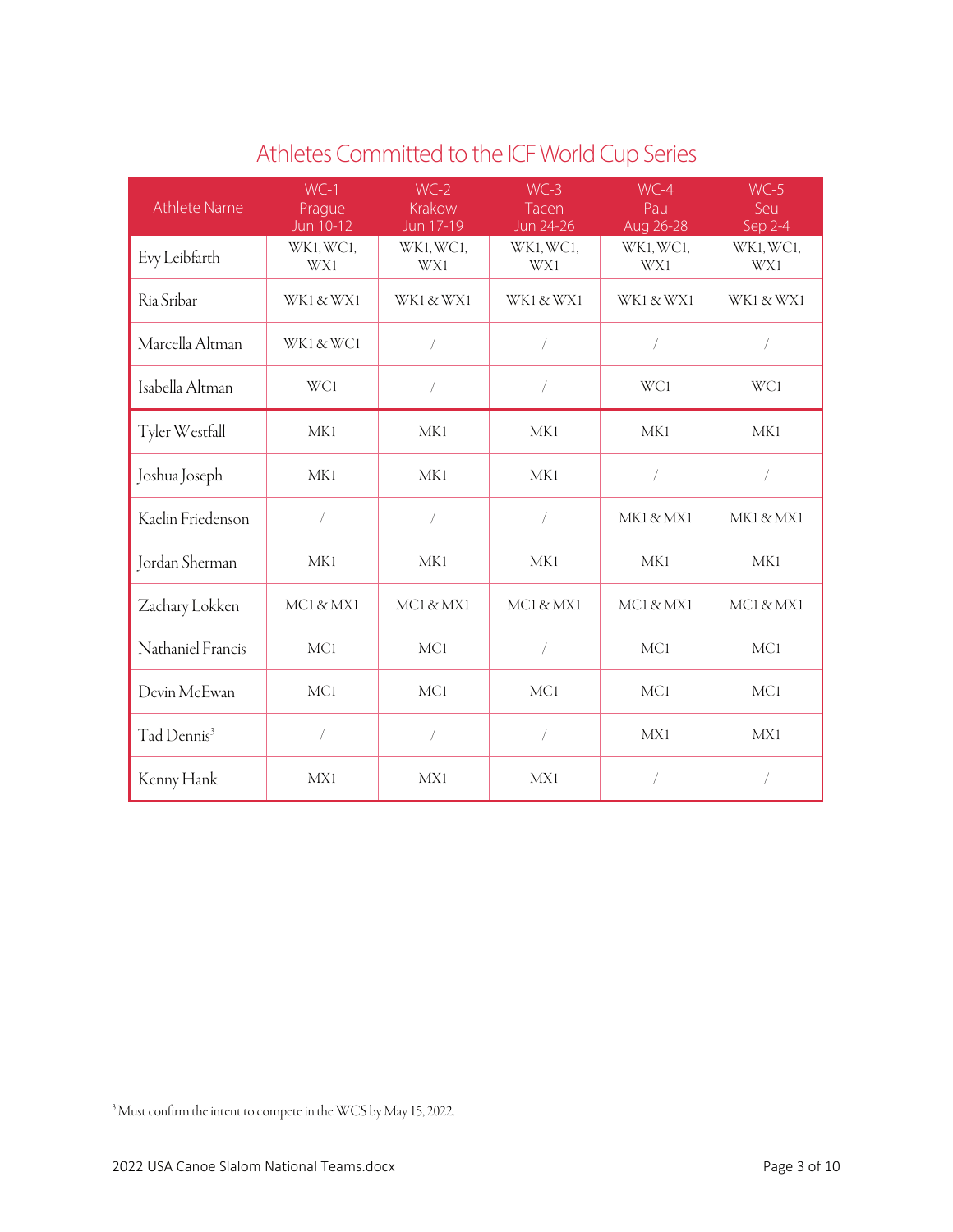# Athletes Committed to the 2022 ICF World Championships

| <b>Athlete Name</b> | WCH, Augsburg, Jul 26-31 |
|---------------------|--------------------------|
| Evy Leibfarth       | WK1, WC1, WX1            |
| Ria Sribar          | WK1 & WX1                |
| Marcella Altman     | WK1 & WC1                |
| Isabella Altman     | WC1                      |
| Tyler Westfall      | MK1                      |
| Joshua Joseph       | MK1                      |
| Kaelin Friedenson   | MK1 & MX1                |
| Zachary Lokken      | MCI & MXI                |
| Casey Eichfeld      | MC <sub>1</sub>          |
| Nathaniel Francis   | <b>MCI</b>               |
| Sam Sharp           | MX1                      |
| Eric Jackson        | MX1                      |

# Athletes Committed to the 2022 ICF U23 World Championships

| Team<br>Housing | <b>Athlete Name</b>            | U23 WCH, Ivrea, Jul 5-10,<br>2022 |
|-----------------|--------------------------------|-----------------------------------|
| 1               | Ria Sribar                     | WK1 & WX1                         |
|                 | Laura Plata <sup>4</sup>       | WK1                               |
|                 | Jacqueline Kimmel <sup>4</sup> | WK1                               |
|                 | Isabel Long                    | WX1                               |
| 2               | Joshua Joseph                  | MK1                               |
| 3               | Kaelin Friedenson              | MK1 & MX1                         |
| 4               | Wesley Bolyard                 | MK1                               |
| 5               | Nathaniel Francis              | MC <sub>1</sub>                   |
| 6               | Alden Henrie                   | MC <sub>1</sub>                   |
| 7               | Kenny Hank                     | MX1                               |

<sup>4</sup> These junior athletes are eligible to compete in the U23 WK1 event.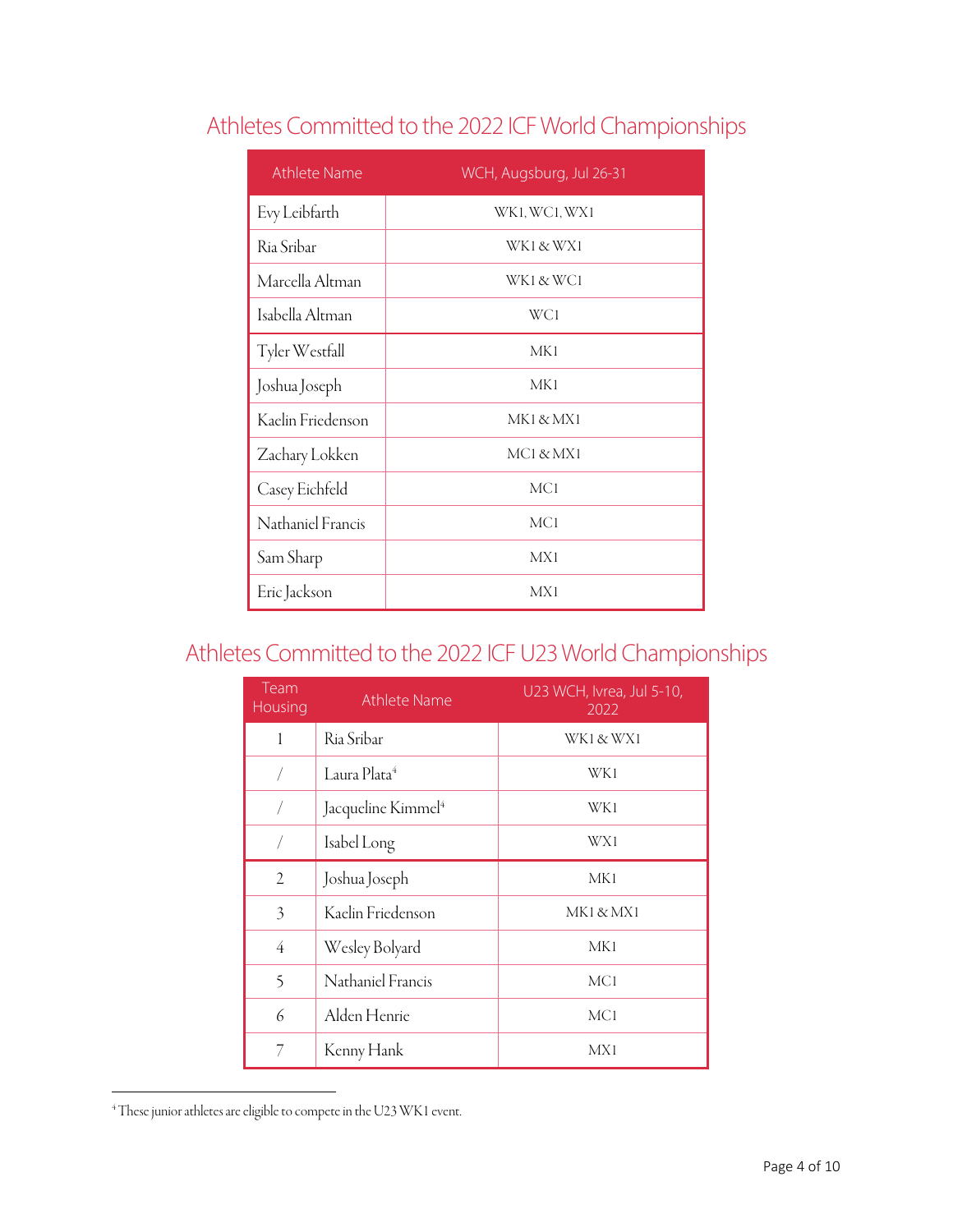| Team<br>Housing | <b>Athlete Name</b>               | Junior WCH, Ivrea, Jul 5-10,<br>2022 |
|-----------------|-----------------------------------|--------------------------------------|
| 1               | Evy Leibfarth                     | WK1, WC1, WX1                        |
| 2               | Marcella Altman                   | WK1, WC1, WX1                        |
| $\mathfrak{Z}$  | Isabella Altman                   | WK1 & WC1                            |
| $\overline{4}$  | Laura Plata                       | WX1                                  |
| 5               | Jacqueline Kimmel                 | WX1                                  |
|                 | Merle Long                        | MK1 & MX1                            |
| 6               | John Coleman Christie<br>Williams | MK1 & MX1                            |
| 7               | Davis Jung                        | MK1                                  |
| 8               | Sam Sharp                         | MX1                                  |
| 7               | Kyler Long                        | MX1                                  |
| 9               | Luca Bohn <sup>5</sup>            | MC <sub>1</sub>                      |

# Athletes Committed to the 2022 ICF Junior World Championships

## The 2022 USA Senior & U23 Canoe Slalom Team Trials – Race Results

## RIVERSPORTTM, Oklahoma City, May 6-8, 2022

### MK1

| 2022 USA Team Trials - Oklahoma City, OK - May 6-8, 2022 |           |                     |        |            |        |                     |           |            |        |                    |        |                 |                     |
|----------------------------------------------------------|-----------|---------------------|--------|------------|--------|---------------------|-----------|------------|--------|--------------------|--------|-----------------|---------------------|
|                                                          |           | Day 1 best score -- | 78.27  |            |        | Day 2 best score -- | 78.11     |            |        | Day 3 best score - | 86.53  |                 |                     |
| MK1                                                      | <b>R1</b> | <b>R1%</b>          | l R2   | <b>R2%</b> | l R3   | <b>R3%</b>          | <b>R4</b> | <b>R4%</b> | IR5    | <b>R5%</b>         | l R6   | <b>R6%</b>      | <b>Final result</b> |
| 1 WESTFALL Tyler                                         | 81.24     | 3.79%               | 79.74  | 1.88%      | 79.09  | 1.25%               | 78.11     | 0.00%      | 86.53  | 0.00%              | 95.52  | 10.39%          | 0.78%               |
| 2 JOSEPH Joshua                                          | 78.64     | 0.47%               | 78.27  | 0.00%      | 88.24  | 12.97%              | 81.73     | 4.63%      | 92.19  | 6.54%              | 89.96  | 3.96%           | 2.27%               |
| 3 FRIEDENSON Kaelin                                      | 81.43     | 4.04%               | 80.52  | 2.87%      | 86.66  | 10.95%              | 83.93     | 7.45%      | 92.68  | 7.11%              | 97.31  | 12.46%          | 5.37%               |
| 4 SHERMAN Jordan                                         | 80.11     | 2.35%               | 83.80  | 7.07%      | 102.20 | 30.84%              | 84.29     | 7.91%      | 92.95  | 7.42%              | 94.91  | 9.68%           | 6.19%               |
| 5 LONG Merle                                             | 83.09     | 6.16%               | 92.29  | 17.91%     | 84.43  | 8.09%               | 100.01    | 28.04%     | 103.19 | 19.25%             | 92.58  | 6.99%           | 9.79%               |
| 6 BOLYARD Wesley                                         | 85.95     | 9.81%               | 86.57  | 10.60%     | 86.74  | 11.05%              | 83.10     | 6.39%      | 98.29  | 13.59%             | 97.40  | 12.56%          | 9.84%               |
| 7 LONG Kyler James                                       | 93.40     | 19.33%              | 87.78  | 12.15%     | 91.09  | 16.62%              | 89.33     | 14.36%     | 96.08  | 11.04%             | 99.97  | 15.53%          | 13.27%              |
| 8 SHARP Sam                                              | 94.22     | 20.38%              | 92.68  | 18.41%     | 93.03  | 19.10%              | 91.67     | 17.36%     | 107.84 | 24.63%             | 161.53 | 86.68%          | 19.87%              |
| <b>9</b> JUNG Davis                                      | 101.10    | 29.17%              | 83.33  | 6.46%      | 133.23 | 70.57%              | 104.07    | 33.24%     | 116.86 | 35.05%             | 103.86 | 20.03%          | 22.22%              |
| 10 CHRISTIE-WILLIAMS Jol                                 | 92.83     | 18.60%              | 94.82  | 21.14%     | 102.57 | 31.31%              | 94.64     | 21.16%     | 112.09 | 29.54%             | 114.11 | 31.87%          | 22.61%              |
| <b>11 JACKSON Eric</b>                                   | 105.69    | 35.03%              | 95.90  | 22.52%     | 113.52 | 45.33%              | 100.76    | 29.00%     | 105.22 | 21.60%             | 106.95 | 23.60%          | 24.18%              |
| 12 HENRIE Alden                                          | 100.62    | 28.56%              | 101.06 | 29.12%     | 97.83  | 25.25%              | 148.33    | 89.90%     | 113.86 | 31.58%             | 155.75 | 80.00%          | 28.63%              |
| 13 DENNIS Tad                                            | 112.81    | 44.13%              | 94.30  | 20.48%     | 103.59 | 32.62%              | 146.51    | 87.57%     | 101.56 | 17.37%             | 159.73 | 84.59%          | 28.65%              |
| 14 HANK Kenneth                                          | 100.17    | 27.98%              | 96.37  | 23.13%     | 121.08 | 55.01%              | 106.25    | 36.03%     | 117.34 | 35.61%             | 117.62 | 35.93%          | 30.68%              |
| 15 HUFF Spencer                                          | 104.40    | 33.38%              | 251.54 | 221.37%    | 99.60  | 27.51%              | 112.43    | 43.94%     | 116.75 | 34.92%             | 134.78 | 55.76%          | 34.94%              |
| 16 VOLLRATH Tyger                                        | 189.23    | 141.77%             | 135.14 | 72.66%     | 179.82 | 130.21%             | 141.95    | 81.73%     |        |                    | 255.01 | 194.71%         | 119.83%             |
| 17 DELKER Andrew                                         | 119.13    | 52.20%              | 178.00 | 127.42%    | 172.70 | 121.10%             | 112.82    | 44.44%     |        | 999.00 1054.51%    |        | 999.00 1054.51% | 318.06%             |

<sup>&</sup>lt;sup>5</sup> Must confirm the intent to compete in the Junior WCH by May 15, 2022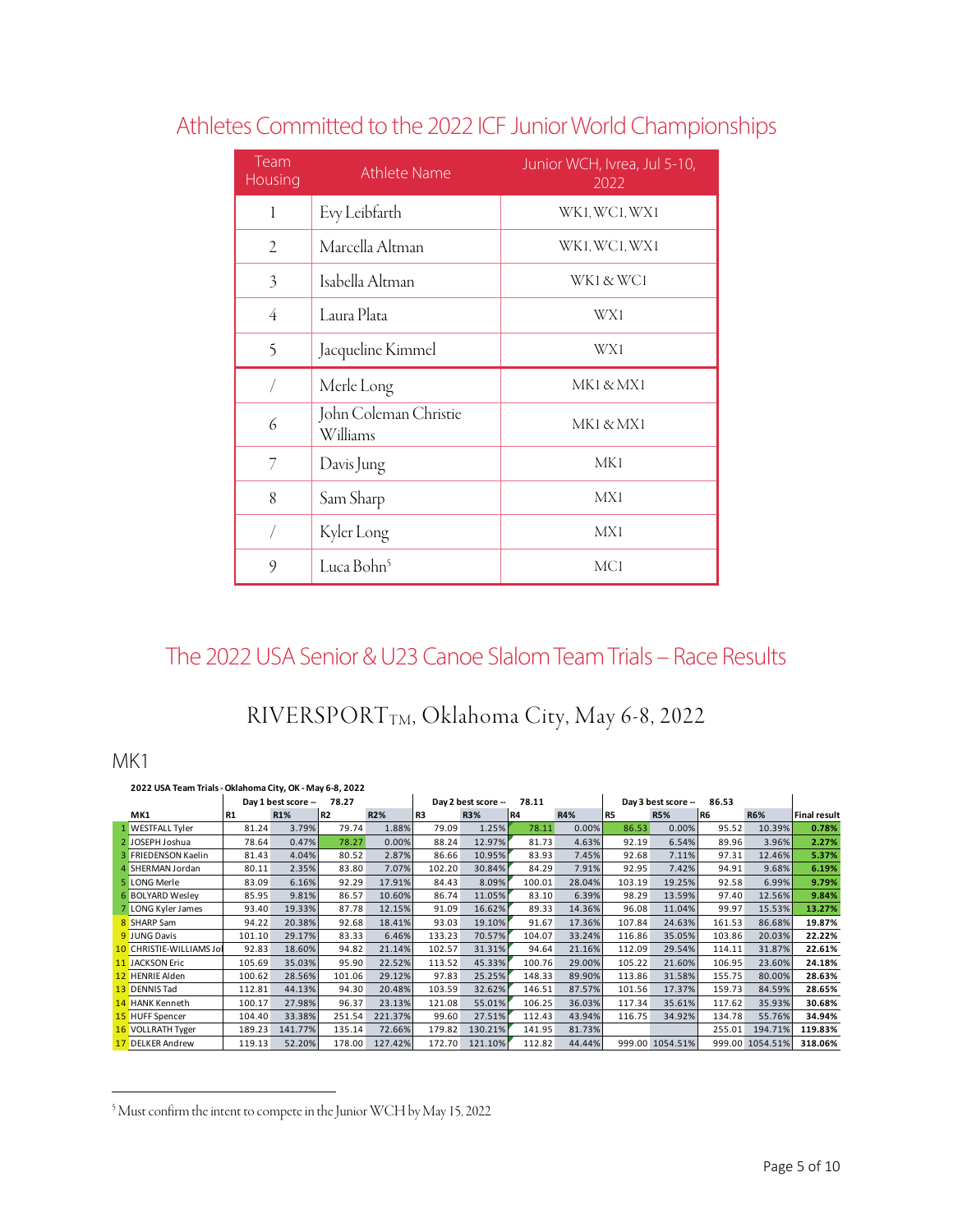## WK1

#### **2022 USA Team Trials - Oklahoma City, OK - May 6-8, 2022**

|                          | 87.18<br>Day 1 best score -- |         |           |         |                 | Day 2 best score - | 88.62     |            | 93.74<br>Day 3 best score -- |            |        |            |                     |
|--------------------------|------------------------------|---------|-----------|---------|-----------------|--------------------|-----------|------------|------------------------------|------------|--------|------------|---------------------|
| WK1                      | <b>R1</b>                    | R1%     | <b>R2</b> | R2%     | IR <sub>3</sub> | R3%                | <b>R4</b> | <b>R4%</b> | IR5                          | <b>R5%</b> | R6     | <b>R6%</b> | <b>Final result</b> |
| 1 LEIBFARTH Evv          | 87.20                        | 0.02%   | 89.85     | 3.06%   | 88.62           | 0.00%              | 90.36     | 1.96%      | 96.22                        | 2.65%      | 93.74  | 0.00%      | 0.50%               |
| 2 SRIBAR Ria             | 140.42                       | 61.07%  | 87.18     | 0.00%   | 96.18           | 8.53%              | 89.66     | 1.17%      | 101.08                       | 7.83%      | 100.64 | 7.36%      | 4.09%               |
| <b>3</b> ALTMAN Marcella | 99.76                        | 14.43%  | 100.18    | 14.91%  | 163.62          | 84.63%             | 157.35    | 77.56%     | 113.38                       | 20.95%     | 113.73 | 21.32%     | 31.96%              |
| 4 ALTMAN Isabella        | 135.68                       | 55.63%  | 191.78    | 119.98% | 116.55          | 31.52%             | 117.17    | 32.22%     | 121.10                       | 29.19%     |        |            | 36.38%              |
| <b>5</b> PLATA Laura     | 176.43                       | 102.37% | 131.76    | 51.14%  | 131.96          | 48.91%             | 195.37    | 120.46%    | 143.47                       | 53.05%     | 152.08 | 62.24%     | 53.83%              |
| 6 KIMMEL Jacqueline      | 137.50                       | 57.72%  | 139.52    | 60.04%  | 134.83          | 52.14%             | 168.95    | 90.65%     | 158.80                       | 69.40%     | 217.51 | 132.04%    | 59.83%              |
| LONG Isabel              | 178.72                       | 105.00% | 169.94    | 94.93%  | 251.25          | 183.51%            | 169.09    | 90.80%     | 138.35                       | 47.59%     | 155.50 | 65.88%     | 74.80%              |

## MC1

#### **2022 USA Team Trials - Oklahoma City, OK - May 6-8, 2022**

|                            |           | Day 1 best score -- | 80.62     |            |        | Day 2 best score -- | 83.08  |            |                 | Day 3 best score -- | 87.37          |            |                     |
|----------------------------|-----------|---------------------|-----------|------------|--------|---------------------|--------|------------|-----------------|---------------------|----------------|------------|---------------------|
| MC1                        | <b>R1</b> | <b>R1%</b>          | <b>R2</b> | <b>R2%</b> | l R3   | <b>R3%</b>          | R4     | <b>R4%</b> | IR <sub>5</sub> | <b>R5%</b>          | R <sub>6</sub> | <b>R6%</b> | <b>Final result</b> |
| 1 LOKKEN Zacharv           | 80.62     | 0.00%               | 86.13     | 6.83%      | 84.18  | 1.32%               | 85.89  | 3.38%      | 90.96           | 4.11%               | 87.37          | $0.00\%$   | 1.18%               |
| 2 EICHFELD Casev           | 83.10     | 3.08%               | 85.12     | 5.58%      | 83.08  | 0.00%               | 90.44  | 8.86%      | 94.92           | 8.64%               | 92.81          | 6.23%      | 3.72%               |
| <b>3</b> FRANCIS Nathaniel | 89.00     | 10.39%              | 92.85     | 15.17%     | 103.28 | 24.31%              | 98.33  | 18.36%     | 98.59           | 12.84%              | 98.98          | 13.29%     | 13.72%              |
| 4 MCEWAN Devin             | 93.62     | 16.13%              | 92.41     | 14.62%     | 98.71  | 18.81%              | 99.87  | 20.21%     | 103.18          | 18.10%              | 102.53         | 17.35%     | 16.73%              |
| <b>DENNIS Tad</b>          | 102.68    | 27.36%              | 106.19    | 31.72%     | 91.05  | 9.59%               | 108.67 | 30.80%     | 107.84          | 23.43%              | 112.76         | 29.06%     | 22.36%              |
| <b>6</b> LONG Tren         | 199.13    | 147.00%             | 110.91    | 37.57%     | 106.68 | 28.41%              | 101.71 | 22.42%     | 106.90          | 22.35%              | 114.01         | 30.49%     | 27.69%              |
| <b>HENRIE Alden</b>        | 120.43    | 49.38%              | 100.78    | 25.01%     | 120.82 | 45.43%              | 101.26 | 21.88%     | 116.16          | 32.95%              | 115.95         | 32.71%     | 28.14%              |

## WC<sub>1</sub>

#### **2022 USA Team Trials - Oklahoma City, OK - May 6-8, 2022**

|                   |           | Day 1 best score -- | 99.15     |            |        | Day 2 best score -- | 96.99  |            |            | Dav 3 best score -- | 106.57         |            |                     |
|-------------------|-----------|---------------------|-----------|------------|--------|---------------------|--------|------------|------------|---------------------|----------------|------------|---------------------|
| WC1               | <b>R1</b> | R1%                 | <b>R2</b> | <b>R2%</b> | IR3    | <b>R3%</b>          | R4     | <b>R4%</b> | <b>IR5</b> | <b>R5%</b>          | R <sub>6</sub> | <b>R6%</b> | <b>Final result</b> |
| 1 LEIBFARTH Evv   | 102.96    | 3.84%               | 99.15     | 0.00%      | 110.37 | 13.80%              | 96.99  | 0.00%      | 106.57     | 0.00%               | 109.53         | 2.78%      | 0.69%               |
| 2 ALTMAN Isabella | 150.01    | 51.30%              | 336.36    | 239.24%    | 137.95 | 42.23%              | 128.68 | 32.67%     | 147.19     | 38.12%              | 132.20         | 24.05%     | 36.53%              |
| 3 ALTMAN Marcella | 171.01    | 72.48%              | 126.10    | 27.18%     | 138.81 | 43.12%              |        |            | 272.39     | 155.60%             |                |            | 67.25%              |

### U23 MK1

#### **2022 USA Team Trials - Oklahoma City, OK - May 6-8, 2022**

|    |                          |           | Day 1 best score -- | 78.27           |         |        | Day 2 best score -- | 81.73           |            |        | Day 3 best score -- | 89.96  |            |                     |
|----|--------------------------|-----------|---------------------|-----------------|---------|--------|---------------------|-----------------|------------|--------|---------------------|--------|------------|---------------------|
|    | MK1 - U23                | <b>R1</b> | R1%                 | IR <sub>2</sub> | R2%     | l R3   | R3%                 | IR <sub>4</sub> | <b>R4%</b> | IR5    | <b>R5%</b>          | IR6    | <b>R6%</b> | <b>Final result</b> |
|    | JOSEPH Joshua            | 78.64     | 0.47%               | 78.27           | 0.00%   | 88.24  | 7.97%               | 81.73           | 0.00%      | 92.19  | 2.48%               | 89.96  | 0.00%      | 0.12%               |
|    | <b>FRIEDENSON Kaelin</b> | 81.43     | 4.04%               | 80.52           | 2.87%   | 86.66  | 6.03%               | 83.93           | 2.69%      | 92.68  | 3.02%               | 97.31  | 8.17%      | 3.16%               |
|    | <b>BOLYARD Wesley</b>    | 85.95     | 9.81%               | 86.57           | 10.60%  | 86.74  | 6.13%               | 83.10           | 1.68%      | 98.29  | 9.26%               | 97.40  | 8.27%      | 6.47%               |
|    | 4 LONG Merle             | 83.09     | 6.16%               | 92.29           | 17.91%  | 84.43  | 3.30%               | 100.01          | 22.37%     | 103.19 | 14.71%              | 92.58  | 2.91%      | 6.77%               |
|    | 5 LONG Kyler James       | 93.40     | 19.33%              | 87.78           | 12.15%  | 91.09  | 11.45%              | 89.33           | 9.30%      | 96.08  | 6.80%               | 99.97  | 11.13%     | 9.84%               |
|    | SHARP Sam                | 94.22     | 20.38%              | 92.68           | 18.41%  | 93.03  | 13.83%              | 91.67           | 12.16%     | 107.84 | 19.88%              | 161.53 | 79.56%     | 16.07%              |
|    | JUNG Davis               | 101.10    | 29.17%              | 83.33           | 6.46%   | 133.23 | 63.01%              | 104.07          | 27.33%     | 116.86 | 29.90%              | 103.86 | 15.45%     | 19.60%              |
|    | 8 CHRISTIE-WILLIAMS John | 92.83     | 18.60%              | 94.82           | 21.14%  | 102.57 | 25.50%              | 94.64           | 15.80%     | 112.09 | 24.60%              | 114.11 | 26.85%     | 20.04%              |
|    | 9 HENRIE Alden           | 100.62    | 28.56%              | 101.06          | 29.12%  | 97.83  | 19.70%              | 148.33          | 81.49%     | 113.86 | 26.57%              | 155.75 | 73.13%     | 25.98%              |
|    | 10 HANK Kenneth          | 100.17    | 27.98%              | 96.37           | 23.13%  | 121.08 | 48.15%              | 106.25          | 30.00%     | 117.34 | 30.44%              | 117.62 | 30.75%     | 27.89%              |
| 11 | <b>DELKER Andrew</b>     | 119.13    | 52.20%              | 178.00          | 127.42% | 172.70 | 111.31%             | 112.82          | 38.04%     |        | 999.00 1010.49%     |        |            | 303.01%             |

## U23 WK1

#### **2022 USA Team Trials - Oklahoma City, OK - May 6-8, 2022**

| 2022 USA Team Trials - Oklahoma City, OK - May 6-8, 2022 |           |                     |                 |            |                 |                    |                 |            |        |                     |                 |            |                     |
|----------------------------------------------------------|-----------|---------------------|-----------------|------------|-----------------|--------------------|-----------------|------------|--------|---------------------|-----------------|------------|---------------------|
|                                                          |           | Day 1 best score -- | 87.18           |            |                 | Day 2 best score - | 88.62           |            |        | Day 3 best score -- | 93.74           |            |                     |
| WK1 - U23                                                | <b>R1</b> | R1%                 | IR <sub>2</sub> | <b>R2%</b> | IR <sub>3</sub> | <b>R3%</b>         | IR <sub>4</sub> | <b>R4%</b> | l R5   | <b>R5%</b>          | IR <sub>6</sub> | <b>R6%</b> | <b>Final result</b> |
| LEIBFARTH Evv                                            | 87.20     | 0.02%               | 89.85           | 3.06%      | 88.62           | 0.00%              | 90.36           | 1.96%      | 96.22  | 2.65%               | 93.74           | 0.00%      | 0.50%               |
| 2 SRIBAR Ria                                             | 140.42    | 61.07%              | 87.18           | 0.00%      | 96.18           | 8.53%              | 89.66           | 1.17%      | 101.08 | 7.83%               | 100.64          | 7.36%      | 4.09%               |
| <b>3</b> ALTMAN Marcella                                 | 99.76     | 14.43%              | 100.18          | 14.91%     | 163.62          | 84.63%             | 157.35          | 77.56%     | 113.38 | 20.95%              | 113.73          | 21.32%     | 31.96%              |
| 1 ALTMAN Isabella                                        | 135.68    | 55.63%              | 191.78          | 119.98%    | 116.55          | 31.52%             | 117.17          | 32.22%     | 121.10 | 29.19%              | 999.00          | 965.71%    | 37.14%              |
| <b>5</b> PLATA Laura                                     | 176.43    | 102.37%             | 131.76          | 51.14%     | 131.96          | 48.91%             | 195.37          | 120.46%    | 143.47 | 53.05%              | 152.08          | 62.24%     | 53.83%              |
| KIMMEL Jacqueline                                        | 137.50    | 57.72%              | 139.52          | 60.04%     | 134.83          | 52.14%             | 168.95          | 90.65%     | 158.80 | 69.40%              | 217.51          | 132.04%    | 59.83%              |
| LONG Isabel                                              | 178.72    | 105.00%             | 169.94          | 94.93%     | 251.25          | 183.51%            | 169.09          | 90.80%     | 138.35 | 47.59%              | 155.50          | 65.88%     | 74.80%              |

J.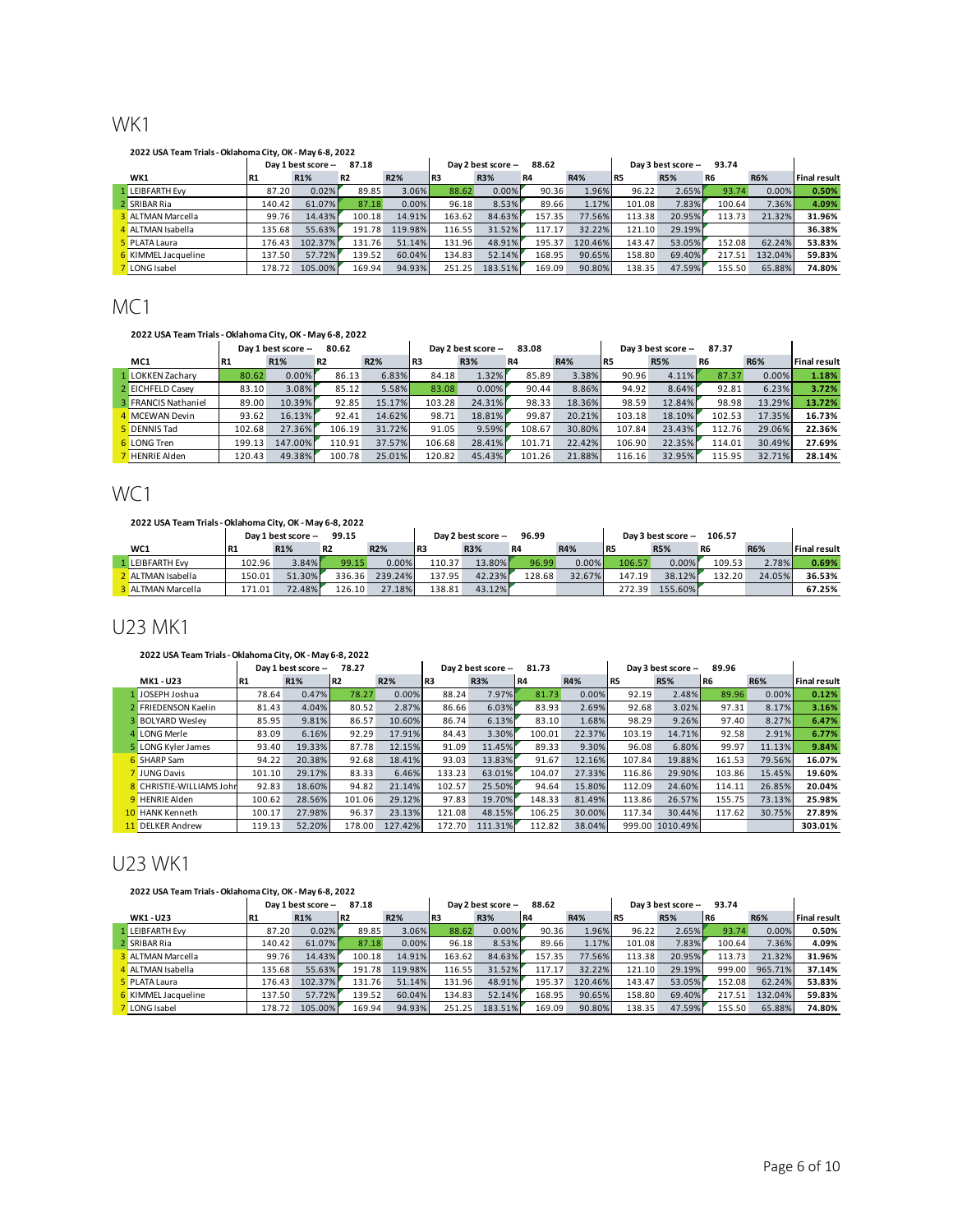## U23 MC1

| 2022 USA Team Trials - Oklahoma City. OK - May 6-8, 2022 |           |                     |        |            |        |                     |                 |       |        |                     |                 |            |                     |
|----------------------------------------------------------|-----------|---------------------|--------|------------|--------|---------------------|-----------------|-------|--------|---------------------|-----------------|------------|---------------------|
|                                                          |           | Day 1 best score -- | 89.00  |            |        | Dav 2 best score -- | 98.33           |       |        | Day 3 best score -- | 98.59           |            |                     |
| $C1M - U23$                                              | <b>R1</b> | R <sub>1</sub> %    | l R2   | <b>R2%</b> | l R3   | <b>R3%</b>          | IR <sub>4</sub> | R4%   | l R5   | <b>R5%</b>          | IR <sub>6</sub> | <b>R6%</b> | <b>Final result</b> |
| <b>FRANCIS Nathaniel</b>                                 | 89.00     | 0.00%               | 92.85  | 4.33%      | 103.28 | $5.03\%$            | 98.33           | 0.00% | 98.59  | 0.00%               | 98.98           | 0.40%      | 0.10%               |
| <b>2</b> HENRIE Alden                                    | 120.43    | 35.31%              | 100.78 | 13.24%     | 120.82 | 22.87%              | 101.26          | 2.98% | 116.16 | 17.82%              | 115.95          | 17.61%     | 12.91%              |

## U23 WC1

#### **2022 USA Team Trials - Oklahoma City, OK - May 6-8, 2022**

|                        |           | Day 1 best score -- | 99.15           |            |                 | Day 2 best score -- | 96.99  |            |        | Dav 3 best score -- | 106.57 |            |                     |
|------------------------|-----------|---------------------|-----------------|------------|-----------------|---------------------|--------|------------|--------|---------------------|--------|------------|---------------------|
| C1W-U23                | <b>R1</b> | <b>R1%</b>          | IR <sub>2</sub> | <b>R2%</b> | IR <sub>3</sub> | <b>R3%</b>          | l R4   | <b>R4%</b> | l R5   | <b>R5%</b>          | R6     | <b>R6%</b> | <b>Final result</b> |
| <b>1 LEIBFARTH Evv</b> | 102.96    | 3.84%               | 99.15           | 0.00%      | 110.37          | 13.80%              | 96.99  | 0.00%      | 106.57 | 0.00%               | 109.53 | 2.78%      | 0.69%               |
| 2 ALTMAN Isabella      | 150.01    | 51.30%              | 336.36          | 239.24%    | 137.95          | 42.23%              | 128.68 | 32.67%     | 147.19 | 38.12%              | 132.20 | 24.05%     | 36.53%              |
| 3 ALTMAN Marcella      | 171.01    | 72.48%              | 126.10          | 27.18%     | 138.81          | 43.12%              |        |            | 272.39 | 155.60%             |        |            | 67.25%              |

## Senior CSL Team Trials – ACA Quality/Performance Standard is 15%

| 2022 USA Team Trials - Oklahoma City, OK - May 6-8, 2022<br><b>R2 CAP</b><br>IR <sub>3</sub><br><b>R4 CAP</b><br>R5<br><b>R6 CAP</b><br><b>R2</b><br><b>R3 CAP</b><br><b>R4</b><br><b>R5 CAP</b><br><b>R6</b><br>MK1<br><b>R1 CAP</b><br><b>R1</b> |                                   |                        |         |        |         |                       |         |        |        |        |                        |        |          |                     |
|----------------------------------------------------------------------------------------------------------------------------------------------------------------------------------------------------------------------------------------------------|-----------------------------------|------------------------|---------|--------|---------|-----------------------|---------|--------|--------|--------|------------------------|--------|----------|---------------------|
|                                                                                                                                                                                                                                                    |                                   |                        |         |        |         |                       |         |        |        |        |                        |        |          | <b>Final result</b> |
|                                                                                                                                                                                                                                                    | <b>Adjusted leader score</b>      | Day 1 adjusted score-- |         | 75.63  |         | Day 1 adjusted score- |         | 77.94  |        |        | Day 1 adjusted score-- | 81.96  |          |                     |
|                                                                                                                                                                                                                                                    | <b>WESTFALL Tyler</b>             | 81.24                  | 7.42%   | 79.74  | 5.44%   | 79.09                 | 1.48%   | 78.11  | 0.22%  | 86.53  | 5.58%                  | 95.52  | 16.54%   | 3.18%               |
|                                                                                                                                                                                                                                                    | 2 JOSEPH Joshua                   | 78.64                  | 3.98%   | 78.27  | 3.49%   | 88.24                 | 13.22%  | 81.73  | 4.87%  | 92.19  | 12.48%                 | 89.96  | 9.76%    | 5.53%               |
|                                                                                                                                                                                                                                                    | 3 FRIEDENSON Kaelin               | 81.43                  | 7.67%   | 80.52  | 6.47%   | 86.66                 | 11.19%  | 83.93  | 7.69%  | 92.68  | 13.08%                 | 97.31  | 18.73%   | 8.73%               |
|                                                                                                                                                                                                                                                    | 4 SHERMAN Jordan                  | 80.11                  | 5.93%   | 83.80  | 10.80%  | 102.20                | 31.13%  | 84.29  | 8.15%  | 92.95  | 13.41%                 | 94.91  | 15.80%   | 9.57%               |
|                                                                                                                                                                                                                                                    | <b>5 BOLYARD Wesley</b>           | 85.95                  | 13.65%  | 86.57  | 14.47%  | 86.74                 | 11.30%  | 83.10  | 6.63%  | 98.29  | 19.92%                 | 97.40  | 18.84%   | 12.60%              |
|                                                                                                                                                                                                                                                    | 6 LONG Merle                      | 83.09                  | 9.87%   | 92.29  | 22.03%  | 84.43                 | 8.33%   | 100.01 | 28.32% | 103.19 | 25.90%                 | 92.58  | 12.96%   | 13.30%              |
|                                                                                                                                                                                                                                                    | 7 LONG Kyler James                | 93.40                  | 23.50%  | 87.78  | 16.07%  | 91.09                 | 16.88%  | 89.33  | 14.62% | 96.08  | 17.23%                 | 99.97  | 21.97%   | 16.20%              |
|                                                                                                                                                                                                                                                    | 8 SHARP Sam                       | 94.22                  | 24.58%  | 92.68  | 22.55%  | 93.03                 | 19.37%  | 91.67  | 17.62% | 107.84 | 31.58%                 | 161.53 | 97.08%   | 22.78%              |
|                                                                                                                                                                                                                                                    | <b>9</b> JUNG Davis               | 101.10                 | 33.68%  | 83.33  | 10.18%  | 133.23                | 70.95%  | 104.07 | 33.53% | 116.86 | 42.58%                 | 103.86 | 26.72%   | 26.03%              |
|                                                                                                                                                                                                                                                    | 10 CHRISTIE-WILLIAMS John Coleman | 92.83                  | 22.74%  | 94.82  | 25.38%  | 102.57                | 31.61%  | 94.64  | 21.43% | 112.09 | 36.76%                 | 114.11 | 39.23%   | 26.58%              |
|                                                                                                                                                                                                                                                    | 11 JACKSON Eric                   | 105.69                 | 39.75%  | 95.90  | 26.80%  | 113.52                | 45.66%  | 100.76 | 29.29% | 105.22 | 28.38%                 | 106.95 | 30.49%   | 28.74%              |
|                                                                                                                                                                                                                                                    | 12 DENNIS Tad                     | 112.81                 | 49.16%  | 94.30  | 24.69%  | 103.59                | 32.92%  | 146.51 | 87.99% | 101.56 | 23.91%                 | 159.73 | 94.89%   | 32.67%              |
|                                                                                                                                                                                                                                                    | 13 HENRIE Alden                   | 100.62                 | 33.05%  | 101.06 | 33.63%  | 97.83                 | 25.53%  | 148.33 | 90.32% | 113.86 | 38.92%                 | 155.75 | 90.03%   | 32.78%              |
|                                                                                                                                                                                                                                                    | 14 HANK Kenneth                   | 100.17                 | 32.45%  | 96.37  | 27.43%  | 121.08                | 55.36%  | 106.25 | 36.33% | 117.34 | 43.17%                 | 117.62 | 43.51%   | 34.84%              |
|                                                                                                                                                                                                                                                    | 15 HUFF Spencer                   | 104.40                 | 38.04%  | 251.54 | 232.60% | 99.60                 | 27.80%  | 112.43 | 44.26% | 116.75 | 42.45%                 | 134.78 | 64.44%   | 38.14%              |
|                                                                                                                                                                                                                                                    | <b>16 VOLLRATH Tyger</b>          | 189.23                 | 150.21% | 135.14 | 78.69%  | 179.82                | 130.73% | 141.95 | 82.14% |        |                        | 255.01 | 211.14%  | 125.67%             |
|                                                                                                                                                                                                                                                    | 17 DELKER Andrew                  | 119.13                 | 57.52%  | 178.00 | 135.36% | 172.70                | 121.59% | 112.82 | 44.76% | 999.00 | 1118.88%               | 999.00 | 1118.88% | 335.69%             |

| MC1                          | <b>R1</b> | <b>R1 CAP</b>         | <b>R2</b> | <b>R<sub>2</sub></b> CAP | IR3    | <b>R3 CAP</b>         | <b>R4</b> | <b>R4 CAP</b> | IR <sub>5</sub> | <b>R5 CAP</b>         | R <sub>6</sub> | <b>R6 CAP</b> | <b>Final result</b> |
|------------------------------|-----------|-----------------------|-----------|--------------------------|--------|-----------------------|-----------|---------------|-----------------|-----------------------|----------------|---------------|---------------------|
| <b>Adjusted leader score</b> |           | Day 1 adjusted score- | 80.62     |                          |        | Dav 1 adiusted score- | 83.08     |               |                 | Day 1 adjusted score- | 87.37          |               |                     |
| <b>LOKKEN Zacharv</b>        | 80.62     | 0.00%                 | 86.13     | 6.83%                    | 84.18  | 1.32%                 | 85.89     | 3.38%         | 90.96           | 4.11%                 | 87.37          | 0.00%         | 1.18%               |
| 2 EICHFELD Casev             | 83.10     | 3.08%                 | 85.12     | 5.58%                    | 83.08  | 0.00%                 | 90.44     | 8.86%         | 94.92           | 8.64%                 | 92.81          | 6.23%         | 3.72%               |
| <b>3 FRANCIS Nathaniel</b>   | 89.00     | 10.39%                | 92.85     | 15.17%                   | 103.28 | 24.31%                | 98.33     | 18.36%        | 98.59           | 12.84%                | 98.98          | 13.29%        | 13.72%              |
| 4 MCEWAN Devin               | 93.62     | 16.13%                | 92.41     | 14.62%                   | 98.71  | 18.81%                | 99.87     | 20.21%        | 103.18          | 18.10%                | 102.53         | 17.35%        | 16.73%              |
| <b>DENNIS Tad</b>            | 102.68    | 27.36%                | 106.19    | 31.72%                   | 91.05  | 9.59%                 | 108.67    | 30.80%        | 107.84          | 23.43%                | 112.76         | 29.06%        | 22.36%              |
| 6 LONG Tren                  | 199.13    | 147.00%               | 110.91    | 37.57%                   | 106.68 | 28.41%                | 101.71    | 22.42%        | 106.90          | 22.35%                | 114.01         | 30.49%        | 27.69%              |
| <b>HENRIE Alden</b>          | 120.43    | 49.38%                | 100.78    | 25.01%                   | 120.82 | 45.43%                | 101.26    | 21.88%        | 116.16          | 32.95%                | 115.95         | 32.71%        | 28.14%              |

| WK1                          | R <sub>1</sub> | <b>R1 CAP</b>         | <b>R2</b>  | <b>R2 CAP</b> | IR <sub>3</sub> | <b>R3 CAP</b>         | <b>R4</b> | <b>R4 CAP</b> | IR5    | <b>R5 CAP</b>         | R <sub>6</sub> | <b>R6 CAP</b> | Final result |
|------------------------------|----------------|-----------------------|------------|---------------|-----------------|-----------------------|-----------|---------------|--------|-----------------------|----------------|---------------|--------------|
| <b>Adjusted leader score</b> |                | Day 1 adjusted score- | 84.89      |               |                 | Day 1 adjusted score- | 87.48     |               |        | Day 1 adjusted score- | 92.00          |               |              |
| <b>LEIBFARTH Evv</b>         | 87.20          | 2.72%                 | 89.85      | 5.84%         | 88.62           | 1.30%                 | 90.36     | 3.29%         | 96.22  | 4.59%                 | 93.74          | 1.89%         | 2.30%        |
| <b>SRIBAR Ria</b>            | 140.42         | 65.41%                | 87.18      | 2.69%         | 96.18           | 9.94%                 | 89.66     | 2.49%         | 101.08 | 9.87%                 | 100.64         | 9.39%         | 6.11%        |
| ALTMAN Marcella              | 99.76          | 17.51%                | 100.18     | 18.01%        | 163.62          | 87.03%                | 157.35    | 79.86%        | 113.38 | 23.24%                | 113.73         | 23.62%        | 34.66%       |
| ALTMAN Isabella              | 135.68         | 59.82%                | .78<br>191 | 125.91%       | 116.55          | 33.23%                | 117.17    | 33.93%        | 121.10 | 31.63%                |                |               | 39.08%       |
| <b>PLATA Laura</b>           | 176.43         | 107.83%               | 131.76     | 55.21%        | 131.96          | 50.84%                | 195.37    | 123.32%       | 143.47 | 55.94%                | 152.08         | 65.30%        | 56.82%       |
| KIMMEL Jacqueline            | 137.50         | 61.97%                | 139.52     | 64.35%        | 134.83          | 54.12%                | 168.95    | 93.12%        | 158.80 | 72.61%                | 217.51         | 136.42%       | 63.26%       |
| <b>LONG</b> Isabel           | 178.72         | 110.52%               | 169.94     | 100.18%       | 251.25          | 187.20%               | 169.09    | 93.28%        | 138.35 | 50.38%                | 155.50         | 69.02%        | 78.22%       |

| WC1                          | <b>R1</b> | <b>R1 CAP</b>          | R <sub>2</sub> | <b>R2 CAP</b> | IR <sub>3</sub>       | <b>R3 CAP</b> | <b>R4</b> | <b>R4 CAP</b> | l R5                   | <b>R5 CAP</b> | R <sub>6</sub> | <b>R6 CAP</b> | <b>Final result</b> |
|------------------------------|-----------|------------------------|----------------|---------------|-----------------------|---------------|-----------|---------------|------------------------|---------------|----------------|---------------|---------------------|
| <b>Adiusted leader score</b> |           | Dav 1 adiusted score-- | 92.64          |               | Dav 1 adiusted score- |               | 95.47     |               | Dav 1 adiusted score-- |               | 100.40         |               |                     |
| <b>LEIBFARTH Evv</b>         | 102.96    | 11.13%                 | 99.15          | 7.02%         | 110.37                | 15.60%        | 96.99     | 1.59%         | 106.57                 | 6.14%         | 109.53         | 9.09%         | 5.96%               |
| ALTMAN Isabella              | 150.01    | 61.92%                 | 336.36         | 263.06%       | 137.95                | 44.49%        | 128.68    | 34.78%        | 147.19                 | 46.60%        | 132.20         | 31.67%        | 43.22%              |
| ALTMAN Marcella              | 171.01    | 84.59%                 | 126.10         | 36.11%        | 138.81                | 45.39%        |           |               | 272.39                 | 171.30%       |                |               | 74.55%              |

| <b>CAPs calculations</b> |       |       |            |       |       |                   |        |       |        |
|--------------------------|-------|-------|------------|-------|-------|-------------------|--------|-------|--------|
|                          |       |       | D1 CA      |       |       | D <sub>2</sub> CA |        |       | D3 CA  |
|                          | Dav1  |       | Score Dav2 |       |       | Score             | Dav3   |       | Score  |
| K1M                      | 78.27 | 78.27 | 75.63      | 78.11 | 78.11 | 77.94             | 86.53  | 86.53 | 81.96  |
| K1W                      | 87.18 | 77.67 | 84.89      | 88.62 | 78.95 | 87.48             | 93.74  | 83.51 | 92.00  |
| C1M                      | 80.62 | 75.63 | 80.62      | 83.08 | 77.94 | 83.08             | 87.37  | 81.96 | 87.37  |
| C <sub>1</sub> W         | 99.15 | 80.94 | 92.64      | 96.99 | 79.18 | 95.47             | 106.57 | 87.00 | 100.40 |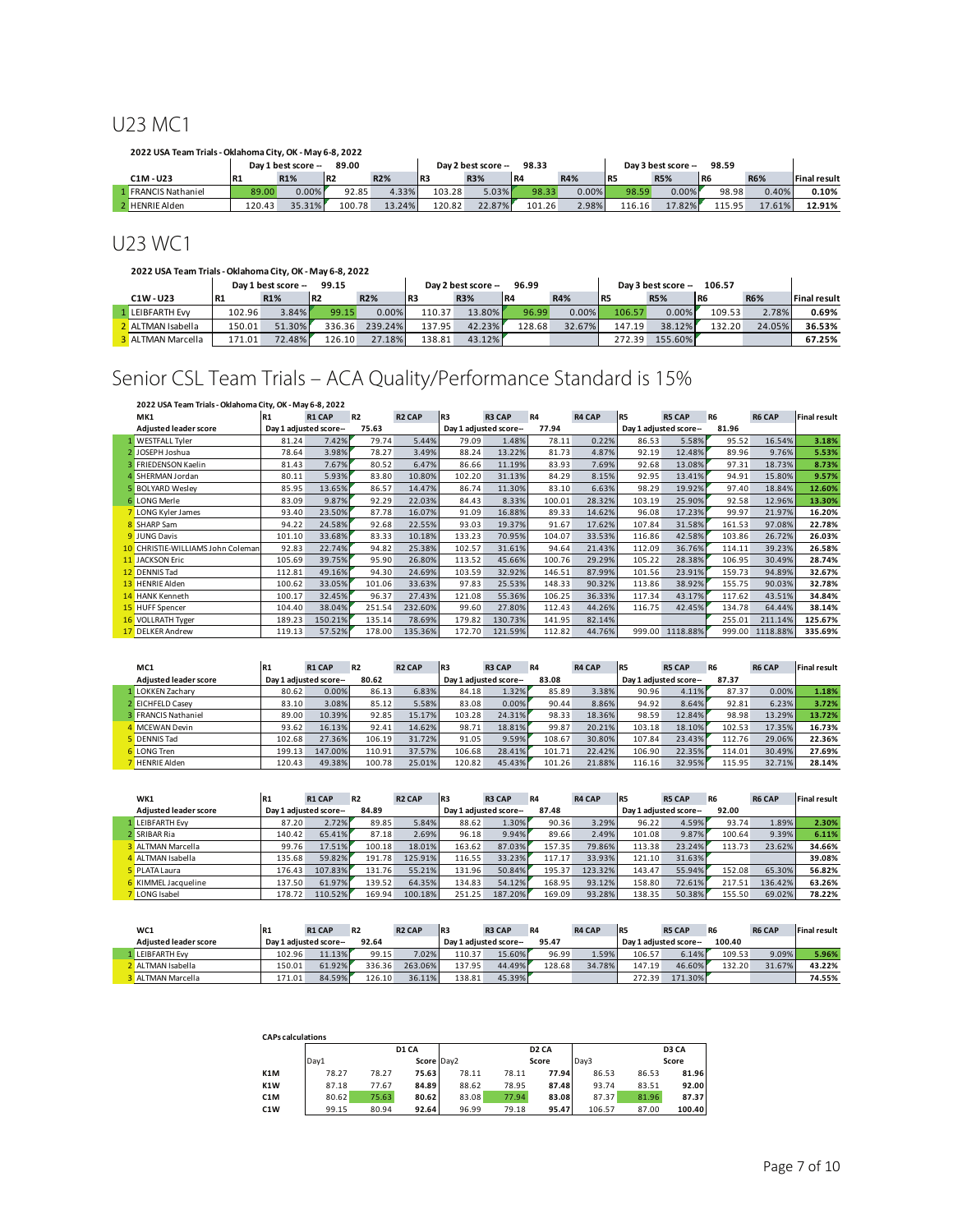## U23 CSL Team Trials – ACA Quality/Performance Standard is 15%

| 2022 USA Team Trials - Oklahoma City, OK - May 6-8, 2022 |                |                        |           |               |                 |                       |           |               |                |                        |           |               |              |
|----------------------------------------------------------|----------------|------------------------|-----------|---------------|-----------------|-----------------------|-----------|---------------|----------------|------------------------|-----------|---------------|--------------|
| K1M-U23                                                  | <b>R1</b>      | <b>R1 CAP</b>          | <b>R2</b> | <b>R2 CAP</b> | IR <sub>3</sub> | <b>R3 CAP</b>         | <b>R4</b> | <b>R4 CAP</b> | R <sub>5</sub> | <b>R5 CAP</b>          | <b>R6</b> | <b>R6 CAP</b> | Final result |
| <b>Adjusted leader score</b>                             |                | Day 1 adjusted score-- | 77.67     |               |                 | Day 1 adjusted score- | 78.95     |               |                | Day 1 adjusted score-- | 83.51     |               |              |
| 1 JOSEPH Joshua                                          | 78.64          | 1.25%                  | 78.27     | 0.78%         | 88.24           | 11.77%                | 81.73     | 3.52%         | 92.19          | 10.39%                 | 89.96     | 7.72%         | 3.32%        |
| <b>FRIEDENSON Kaelin</b>                                 | 81.43          | 4.85%                  | 80.52     | 3.67%         | 86.66           | 9.77%                 | 83.93     | 6.31%         | 92.68          | 10.98%                 | 97.31     | 16.52%        | 6.45%        |
| <b>3 BOLYARD Wesley</b>                                  | 85.95          | 10.67%                 | 86.57     | 11.46%        | 86.74           | 9.87%                 | 83.10     | 5.26%         | 98.29          | 17.70%                 | 97.40     | 16.63%        | 10.61%       |
| <b>LONG Merle</b>                                        | 83.09          | 6.98%                  | 92.29     | 18.83%        | 84.43           | 6.94%                 | 100.01    | 26.68%        | 103.19         | 23.57%                 | 92.58     | 10.86%        | 10.90%       |
| 5 LONG Kyler James                                       | 93.40          | 20.26%                 | 87.78     | 13.02%        | 91.09           | 15.38%                | 89.33     | 13.15%        | 96.08          | 15.05%                 | 99.97     | 19.71%        | 14.15%       |
| 6 SHARP Sam                                              | 94.22          | 21.31%                 | 92.68     | 19.33%        | 93.03           | 17.84%                | 91.67     | 16.11%        | 107.84         | 29.13%                 | 161.53    | 93.43%        | 20.60%       |
| 7 JUNG Davis                                             | 101.10         | 30.17%                 | 83.33     | 7.29%         | 133.23          | 68.75%                | 104.07    | 31.82%        | 116.86         | 39.94%                 | 103.86    | 24.37%        | 23.41%       |
| 8 CHRISTIE-WILLIAMS John Coleman                         | 92.83          | 19.52%                 | 94.82     | 22.09%        | 102.57          | 29.92%                | 94.64     | 19.88%        | 112.09         | 34.22%                 | 114.11    | 36.64%        | 23.93%       |
| 9 DELKER Andrew                                          | 119.13         | 53.39%                 | 178.00    | 129.19%       | 172.70          | 118.75%               | 112.82    | 42.90%        | 0.00           | $-100.00\%$            | 0.00      | $-100.00\%$   | $-25.93%$    |
| 10 HENRIE Alden                                          | 100.62         | 29.55%                 | 101.06    | 30.12%        | 97.83           | 23.92%                | 148.33    | 87.88%        | 113.86         | 36.34%                 | 155.75    | 86.50%        | 29.98%       |
| 11 HANK Kenneth                                          | 100.17         | 28.98%                 | 96.37     | 24.08%        | 121.08          | 53.37%                | 106.25    | 34.58%        | 117.34         | 40.51%                 | 117.62    | 40.85%        | 32.04%       |
|                                                          |                |                        |           |               |                 |                       |           |               |                |                        |           |               |              |
|                                                          |                |                        |           |               |                 |                       |           |               |                |                        |           |               |              |
| $C1M - U23$                                              | R <sub>1</sub> | <b>R1 CAP</b>          | <b>R2</b> | <b>R2 CAP</b> | IR <sub>3</sub> | <b>R3 CAP</b>         | <b>R4</b> | <b>R4 CAP</b> | R <sub>5</sub> | <b>R5 CAP</b>          | <b>R6</b> | <b>R6 CAP</b> | Final result |
| <b>Adjusted leader score</b>                             |                | Day 1 adjusted score-- | 82.79     |               |                 | Day 1 adjusted score- | 84.16     |               |                | Day 1 adjusted score-- | 89.02     |               |              |
| 1 FRANCIS Nathaniel                                      | 89.00          | 7.50%                  | 92.85     | 12.15%        | 103.28          | 22.72%                | 98.33     | 16.84%        | 98.59          | 10.75%                 | 98.98     | 11.19%        | 11.57%       |
| 2 HENRIE Alden                                           | 120.43         | 45.46%                 | 100.78    | 21.73%        | 120.82          | 43.56%                | 101.26    | 20.32%        | 116.16         | 30.49%                 | 115.95    | 30.25%        | 25.70%       |

| K1W-U23                      | <b>R1</b> | <b>R1 CAP</b>         | <b>R2</b> | <b>R2 CAP</b> | IR <sub>3</sub> | <b>R3 CAP</b>         | R4     | <b>R4 CAP</b> | l R5   | <b>R5 CAP</b>          | R <sub>6</sub> | <b>R6 CAP</b> | <b>Final result</b> |
|------------------------------|-----------|-----------------------|-----------|---------------|-----------------|-----------------------|--------|---------------|--------|------------------------|----------------|---------------|---------------------|
| <b>Adiusted leader score</b> |           | Dav 1 adjusted score- | 87.18     |               |                 | Day 1 adjusted score- | 88.62  |               |        | Day 1 adjusted score-- | 93.74          |               |                     |
| LEIBFARTH Evv                | 87.20     | 0.02%                 | 89.85     | 3.06%         | 88.62           | 0.00%                 | 90.36  | 1.96%         | 96.22  | 2.65%                  | 93.74          | 0.00%         | 0.50%               |
| 2 SRIBAR Ria                 | 140.42    | 61.07%                | 87.18     | 0.00%         | 96.18           | 8.53%                 | 89.66  | 1.17%         | 101.08 | 7.83%                  | 100.64         | 7.36%         | 4.09%               |
| <b>ALTMAN Marcella</b>       | 99.76     | 14.43%                | 100.18    | 14.91%        | 163.62          | 84.63%                | 157.35 | 77.56%        | 113.38 | 20.95%                 | 113.73         | 21.32%        | 31.96%              |
| ALTMAN Isabella              | 135.68    | 55.63%                | 191.78    | 119.98%       | 116.55          | 31.52%                | 117.17 | 32.22%        | 121.10 | 29.19%                 |                |               | 36.38%              |
| PLATA Laura                  | 176.43    | 102.37%               | 131.76    | 51.14%        | 131.96          | 48.91%                | 195.37 | 120.46%       | 143.47 | 53.05%                 | 152.08         | 62.24%        | 53.83%              |
| KIMMEL Jacqueline            | 137.50    | 57.72%                | 139.52    | 60.04%        | 134.83          | 52.14%                | 168.95 | 90.65%        | 158.80 | 69.40%                 | 217.51         | 132.04%       | 59.83%              |
| <b>LONG</b> Isabel           | 178.72    | 105.00%               | 169.94    | 94.93%        | 251.25          | 183.51%               | 169.09 | 90.80%        | 138.35 | 47.59%                 | 155.50         | 65.88%        | 74.80%              |

| C1W - U23                    | <b>R1</b> | <b>R1 CAP</b>         | <b>R2</b> | <b>R2 CAP</b> | IR <sub>3</sub> | <b>R3 CAP</b>         | <b>R4</b> | <b>R4 CAP</b> | IR <sub>5</sub>        | <b>R5 CAP</b> | R <sub>6</sub> | <b>R6 CAP</b> | <b>Final result</b> |
|------------------------------|-----------|-----------------------|-----------|---------------|-----------------|-----------------------|-----------|---------------|------------------------|---------------|----------------|---------------|---------------------|
| <b>Adiusted leader score</b> |           | Dav 1 adjusted score- | 95.14     |               |                 | Dav 1 adiusted score- | 96.71     |               | Dav 1 adiusted score-- |               | 102.30         |               |                     |
| <b>LEIBFARTH Evv</b>         | 102.96    | 8.22%                 | 99.15     | 4.21%         | 110.37          | 14.12%                | 96.99     | 0.29%         | 106.57                 | 4.17%         | 109.53         | 7.07%         | 3.94%               |
| ALTMAN Isabella              | 150.01    | 57.67%                | 336.36    | 253.54%       | 137.95          | 42.64%                | 128.68    | 33.05%        | 147.19                 | 43.88%        | 132.20         | 29.23%        | 40.65%              |
| ALTMAN Marcella              | 171.01    | 79.74%                | 126.10    | 32.54%        | 138.81          | 43.53%                |           |               | 272.39                 | 166.27%       |                |               | 71.47%              |

| <b>U23 CAPs calculations</b> |       |       |       |                  |       |                   |        |       |        |
|------------------------------|-------|-------|-------|------------------|-------|-------------------|--------|-------|--------|
|                              |       |       | D1 CA |                  |       | D <sub>2</sub> CA |        |       | D3 CA  |
|                              | Day1  |       | Score | Dav <sub>2</sub> |       | Score             | Dav3   |       | Score  |
| MK1                          | 78.27 | 78.27 | 77.67 | 81.73            | 81.73 | 78.95             | 89.96  | 89.96 | 83.51  |
| WK1                          | 87.18 | 77.67 | 87.18 | 88.62            | 78.95 | 88.62             | 93.74  | 83.51 | 93.74  |
| MC <sub>1</sub>              | 89.00 | 83.49 | 82.79 | 98.33            | 92.24 | 84.16             | 98.59  | 92.49 | 89.02  |
| WC1                          | 99.15 | 80.94 | 95.14 | 96.99            | 79.18 | 96.71             | 106.57 | 87.00 | 102.30 |

## ICF Siwidata (Canoe123):

https://siwidata.com/canoe123/live?SessionKey=USACANOE.2100.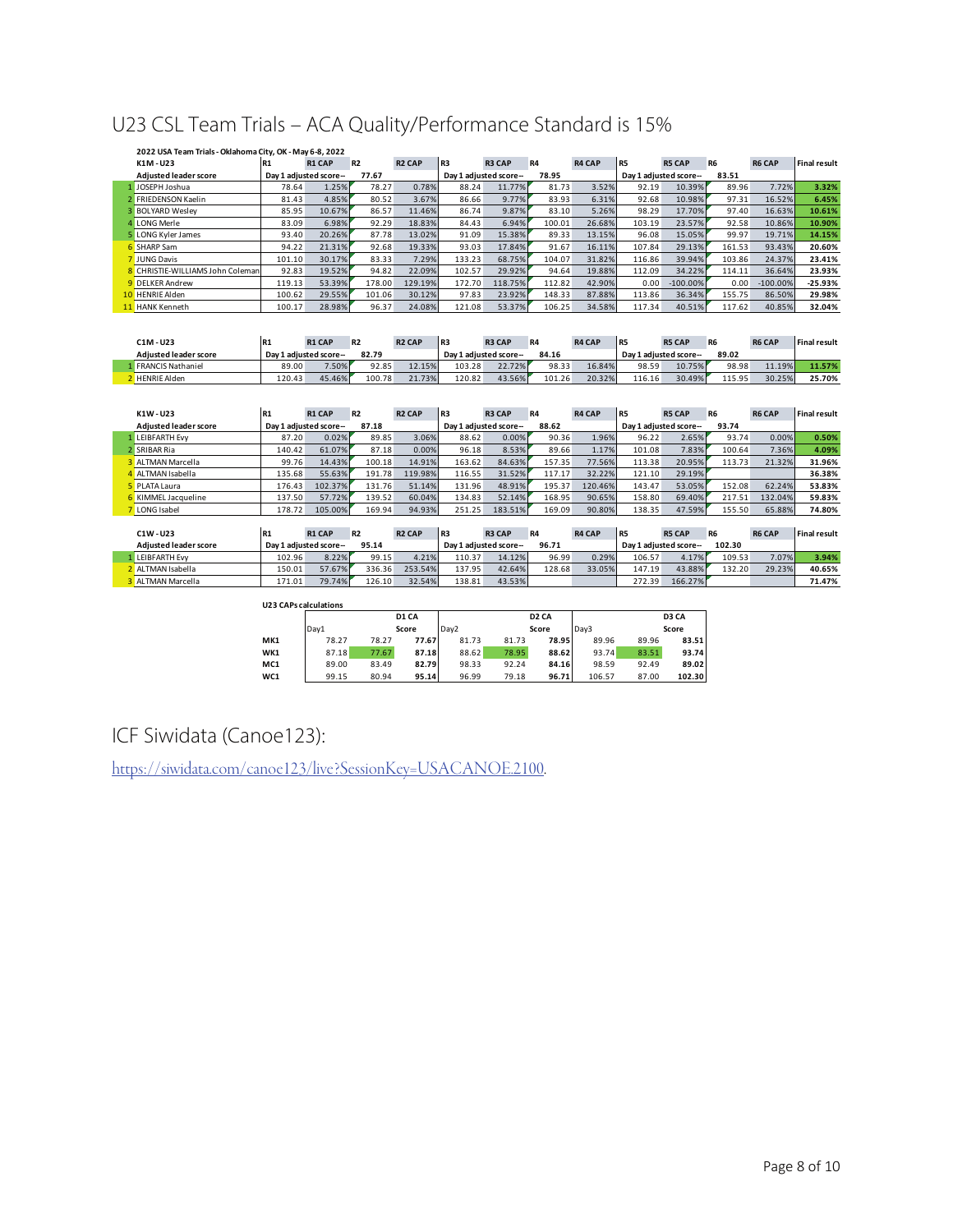# The 2022 USA Junior Canoe Slalom Team Trials – Race Results

# USNWC, Charlotte, NC, April 16-17, 2022

## Junior MK1

#### **2022 Junior Team Trials Results - April 16-17, 2022**

| K1M                             |           | DAY 1 BEST -- 101.93 |                |               |                | DAY 2 BEST - 106.89 |        |               |              |
|---------------------------------|-----------|----------------------|----------------|---------------|----------------|---------------------|--------|---------------|--------------|
| Name                            | <b>R1</b> | <b>R1 POLS</b>       | <b>R2</b>      | <b>R2POLS</b> | R <sub>3</sub> | <b>R3POLS</b>       | R4     | <b>R4POLS</b> | <b>TOTAL</b> |
| Long Merle                      | 103.45    | 1.49%                | 161.31         | 58.26%        | 154.27         | 44.33%              | 106.89 | 0.00%         | 0.75%        |
| 2 Christie Williams John Colema | 106.02    | 4.01%                | 107.46         | 5.43%         | 114.09         | 6.74%               | 110.62 | 3.49%         | 3.75%        |
| Jung Davis                      | 101.93    | 0.00%                | 108.35         | 6.30%         | 121.83         | 13.98%              | 115.11 | 7.69%         | 3.85%        |
| 4 Sharp Sam                     | 109.34    | 7.27%                | 107.84         | 5.80%         | 205.89         | 92.62%              | 109.86 | 2.78%         | 4.29%        |
| 5 Nothman Noah                  | 167.15    | 63.99%               | 110.97         | 8.87%         | 122.73         | 14.82%              | 109.05 | 2.02%         | 5.44%        |
| 6 Pathiyal Arjun                | 156.70    | 53.73%               | 106.86         | 4.84%         | 132.89         | 24.32%              | 114.01 | 6.66%         | 5.75%        |
| Friedenson Trogon               | 109.66    | 7.58%                | 174.24         | 70.94%        | 116.40         | 8.90%               | 179.08 | 67.54%        | 8.24%        |
| 8 Southworth Benjamin           | 119.23    | 16.97%               | 156.47         | 53.51%        | 119.30         | 11.61%              | 131.05 | 22.60%        | 14.29%       |
| 9 George Bennett                | 131.94    | 29.44%               | 122.76         | 20.44%        | 135.41         | 26.68%              | 136.81 | 27.99%        | 23.56%       |
| 10 Long Bryson                  | 129.12    | 26.68%               | 226.92         | 122.62%       | 129.76         | 21.40%              | 135.08 | 26.37%        | 24.04%       |
| 11 Long Kyler                   | 103.97    | 2.00%                | 116.83         | 14.62%        | 170.98         | 59.96%              | 168.34 | 57.49%        | 29.75%       |
| 12 Juntunen Jack                | 179.86    | 76.45%               | 136.85         | 34.26%        | 165.19         | 54.54%              | 166.88 | 56.12%        | 44.40%       |
| 13 Delker Andrew                | 203.70    | 99.84%               | 171.27         | 68.03%        | 198.07         | 85.30%              | 134.00 | 25.36%        | 46.69%       |
| 14 Hall Amir                    | 358.47    | 251.68%              | 190.50         | 86.89%        | 159.99         | 49.68%              | 222.11 | 107.79%       | 68.29%       |
| 15 Agrawal Kiran                | 243.27    | 138.66%              | 228.67         | 124.34%       | 153.99         | 44.06%              | 212.86 | 99.14%        | 84.20%       |
| 16 LaRichelan                   | 176.71    | 73.36%               | 253.76         | 148.96%       | 245.75         | 129.91%             | 231.96 | 117.01%       | 95.19%       |
| 17 Bronson Theodore             | 338.49    | 232.08%              | 237.47         | 132.97%       | 217.65         | 103.62%             | 355.60 | 232.68%       | 118.30%      |
| 18 Nijhawan Nikhil              | 542.57    | 432.30%              | <b>DNF DNF</b> |               |                | <b>DNF DNF</b>      |        | DNS DNS       | <b>DNF</b>   |

## Junior WK1

| 2022 Junior Team Trials Results - April 16-17, 2022 |                |                      |           |               |                |                   |                |               |              |
|-----------------------------------------------------|----------------|----------------------|-----------|---------------|----------------|-------------------|----------------|---------------|--------------|
|                                                     |                |                      |           |               |                |                   |                |               |              |
| <b>K1W</b>                                          |                | DAY 1 BEST -- 100.34 |           |               |                | DAY 2 BEST-197.64 |                |               |              |
| <b>Name</b>                                         | R <sub>1</sub> | <b>R1 POLS</b>       | <b>R2</b> | <b>R2POLS</b> | R <sub>3</sub> | <b>R3POLS</b>     | R <sub>4</sub> | <b>R4POLS</b> | <b>TOTAL</b> |
| Leibfarth Evv                                       | 100.34         | 0.00%                | 100.59    | 0.25%         | 98.91          | 1.30%             | 97.64          | $0.00\%$      | 0.00%        |
| Altman Marcella                                     | 117.11         | 16.71%               | 114.36    | 13.97%        | 124.81         | 27.83%            | 122.70         | 25.67%        | 19.82%       |
| 3 Altman Isabella                                   | 196.55         | 95.88%               | 127.74    | 27.31%        | 133.48         | 36.71%            | 137.68         | 41.01%        | 32.01%       |
| 4 Plata Laura                                       | 128.81         | 28.37%               | 135.74    | 35.28%        | 164.70         | 68.68%            | 237.89         | 143.64%       | 48.53%       |
| 5 Long Isabel                                       | 137.22         | 36.76%               | 153.02    | 52.50%        | 194.79         | 99.50%            | 165.52         | 69.52%        | 53.14%       |
| 6 Kimmel Jacqueline                                 | 190.71         | 90.06%               | 157.86    | 57.33%        | 167.95         | 72.01%            | 221.48         | 126.83%       | 64.67%       |
| 7 LaRiche Emily                                     | 310.19         | 209.14%              | 201.10    | 100.42%       | 570.58         | 484.37%           | 195.76         | 100.49%       | 100.46%      |
| 8 Langdon Hannah                                    | 354.18         | 252.98%              | 353.70    | 252.50%       | 530.92         | 443.75%           | 238.41         | 144.17%       | 198.34%      |

## Junior MC1

**2022 Junior Team Trials Results - April 16-17, 2022**

| <u>C1M</u>      |                | DAY 1 BEST -- 312.08 |                |               |        | DAY 2 BEST - 296.71 |                |                |              |
|-----------------|----------------|----------------------|----------------|---------------|--------|---------------------|----------------|----------------|--------------|
| Name            | R1             | <b>R1 POLS</b>       | R <sub>2</sub> | <b>R2POLS</b> | R3     | <b>R3POLS</b>       | R <sub>4</sub> | <b>R4POLS</b>  | <b>TOTAL</b> |
| L Bohn Luca     | 390.37         | 25.09%               | 312.08         | 0.00%         | 454.44 | 53.16%              | 296.71         | $0.00\%$       | 0.00%        |
| 2 Juntunen Jack | <b>DNS DNS</b> |                      | <b>DNS DNS</b> |               |        | <b>DNS DNS</b>      |                | <b>DNS DNS</b> | <b>DNF</b>   |

## Junior WC1

**2022 Junior Team Trials Results - April 16-17, 2022**

| <u>C1W</u>        | DAY 1 BEST -- 107.04 |                |           |               | DAY 2 BEST - 111.09 |               |                |               |              |
|-------------------|----------------------|----------------|-----------|---------------|---------------------|---------------|----------------|---------------|--------------|
| Name              | R1                   | <b>R1 POLS</b> | <b>R2</b> | <b>R2POLS</b> | R3                  | <b>R3POLS</b> | R <sub>4</sub> | <b>R4POLS</b> | <b>TOTAL</b> |
| Lleibfarth Evv    | 109.17               | $1.99\%$       | 107.04    | 0.00%         | 111.82              | 0.66%         | 111.09         | $0.00\%$      | 0.00%        |
| 2 Altman Marcella | 155.77               | 45.53%         | 124.64    | 16.44%        | 135.72              | 22.17%        | <b>DNS DNS</b> |               | 19.31%       |
| 3 Altman Isabella | 188.59               | 76.19%         | 141.10    | 31.82%        | 148.02              | 33.24%        | <b>DNF DNF</b> |               | 32.53%       |